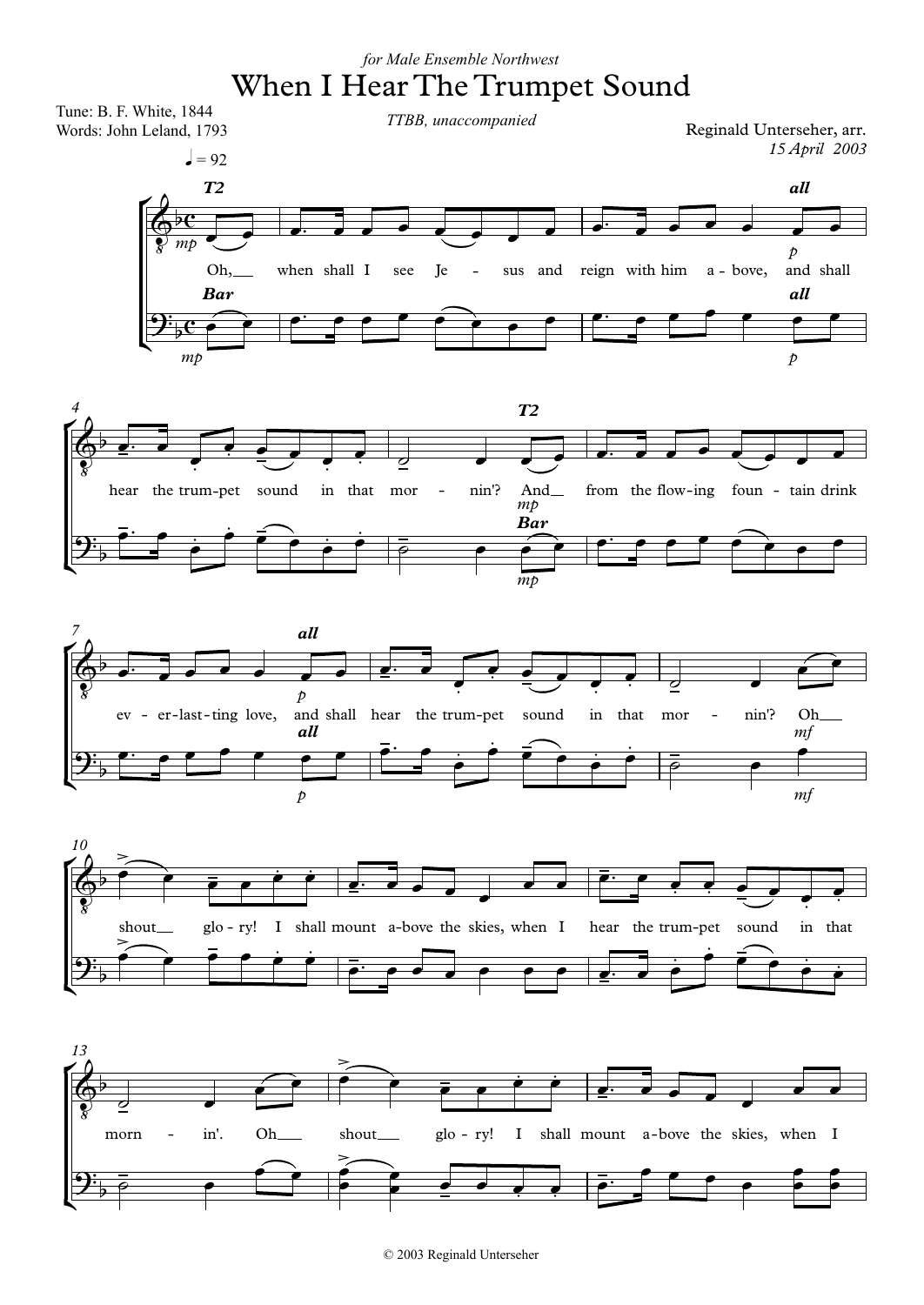





25

removed for security thanks for understanding www.reginaldunterseher.com



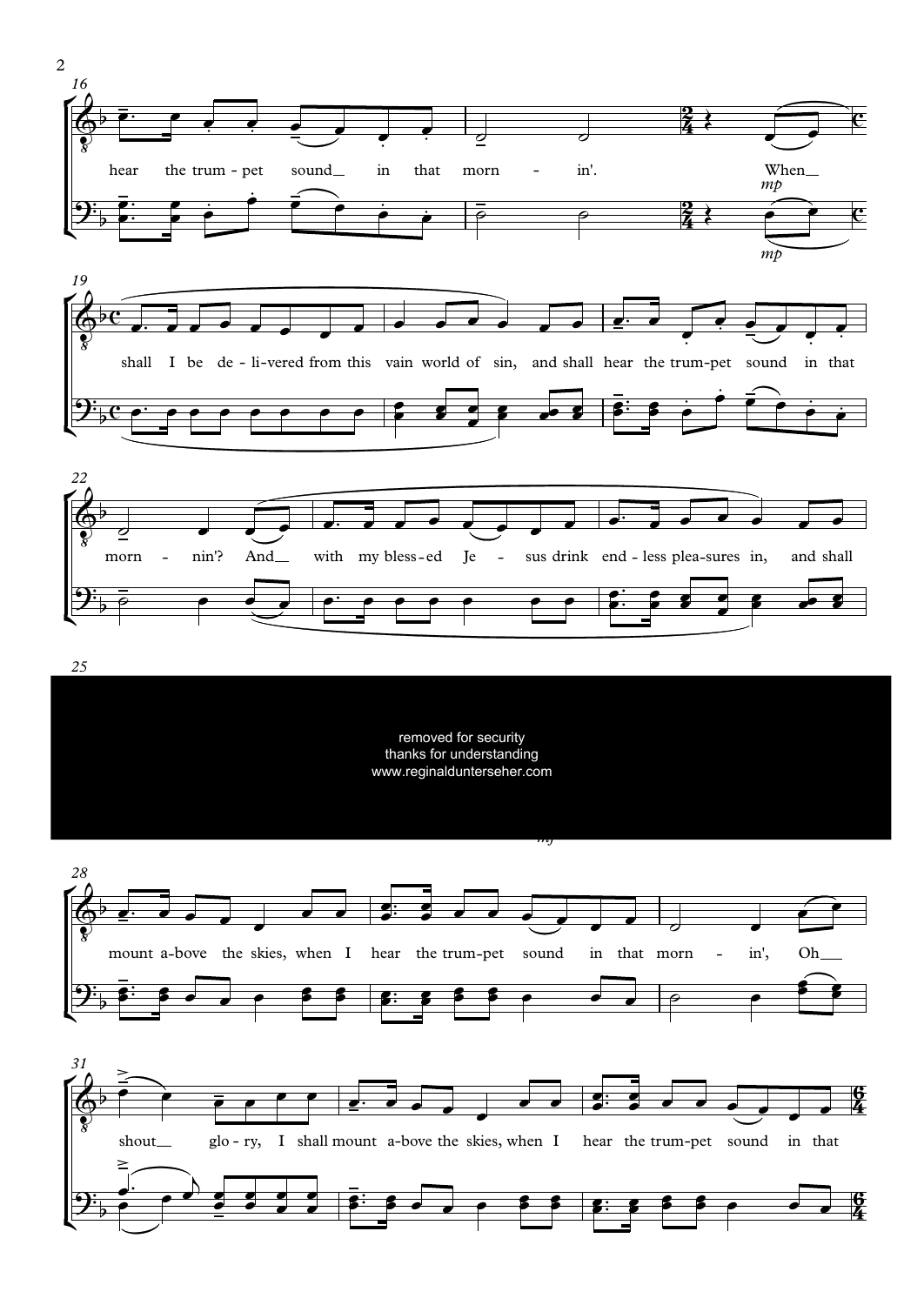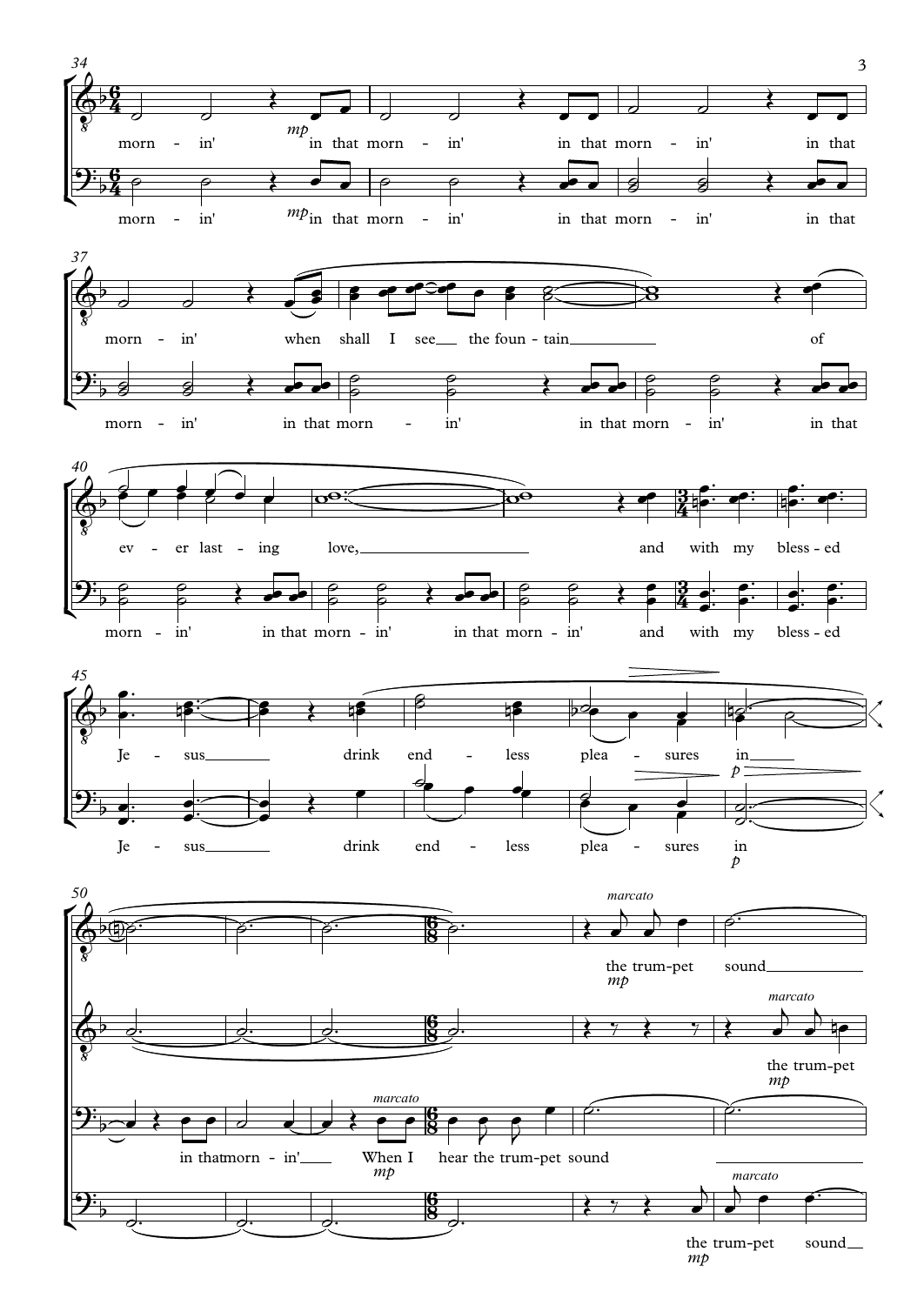